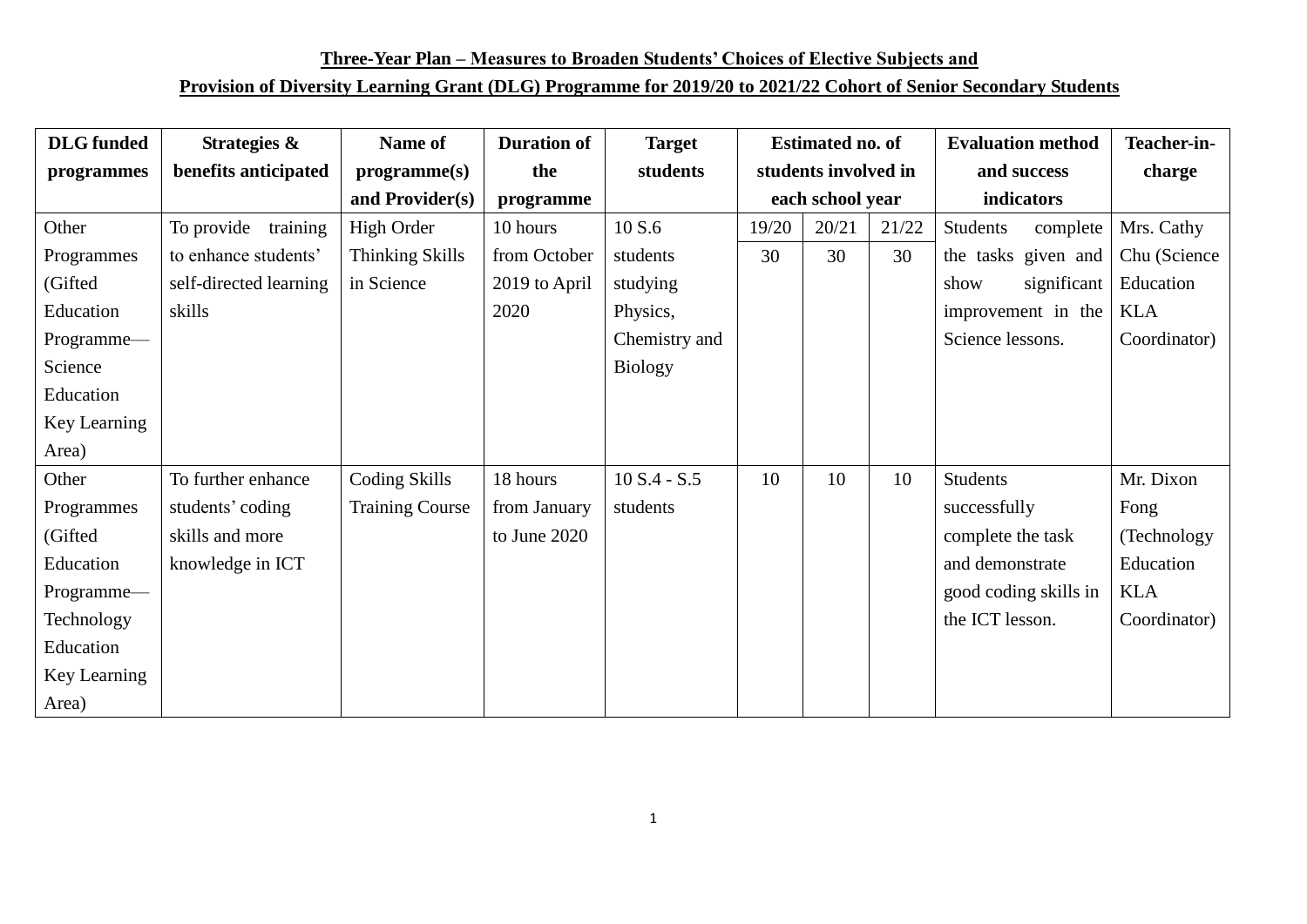| Other        | To enhance students' | Caricature            | 10 hours      | 14 S.4 students | 14             | 14 | 14 | <b>Students</b>        | Mr. Chong    |
|--------------|----------------------|-----------------------|---------------|-----------------|----------------|----|----|------------------------|--------------|
| Programmes   | experience in        | Drawing Course        | from          |                 |                |    |    | successfully master    | (Arts        |
| (Gifted      | caricature drawing   |                       | September to  |                 |                |    |    | caricature drawing     | Education    |
| Education    | and apply the skills |                       | December      |                 |                |    |    | skills and pass the    | <b>KLA</b>   |
| Programme-   |                      |                       | 2019          |                 |                |    |    | final assessment at    | Coordinator) |
| Arts         |                      |                       |               |                 |                |    |    | the end of the         |              |
| Education)   |                      |                       |               |                 |                |    |    | course.                |              |
|              | To enrich students'  | <b>Fashion Design</b> | 30 hours      | 7 S.5 students  |                |    |    | <b>Students</b>        |              |
|              | knowledge in fashion | Course                | from          |                 |                |    |    | successfully master    |              |
|              | design               |                       | September     |                 |                |    |    | fashion design skills  |              |
|              |                      |                       | 2019 to       |                 | $\overline{7}$ | 14 | 14 | and complete an        |              |
|              |                      |                       | January 2020  |                 |                |    |    | outfit and a portfolio |              |
|              |                      |                       |               |                 |                |    |    | at the end of the      |              |
|              |                      |                       |               |                 |                |    |    | course.                |              |
| Other        | To provide           | Intensive             | 20 hours from | 20 S.4 students |                |    |    | -Attendance of the     | Mr. Roger    |
| Programmes   | accelerated learning | Problem-solving       | October 2019  |                 |                |    |    | course                 | Lui          |
| (Gifted      | programme to         | Course                | to April 2020 |                 |                |    |    | -Statistics in the     | (Mathematic  |
| Education    | students who are     |                       |               |                 |                |    |    | end-of-course          | s Education  |
| Programme-   | gifted in            |                       |               |                 |                |    |    | assessment             | <b>KLA</b>   |
| Mathematics  | <b>Mathematics</b>   |                       |               |                 |                |    |    | -Students              | Coordinator) |
| Education    |                      |                       |               |                 | 20             | 20 | 20 | successfully           |              |
| Key Learning |                      |                       |               |                 |                |    |    | complete the tasks     |              |
| Area)        |                      |                       |               |                 |                |    |    | given and most         |              |
|              |                      |                       |               |                 |                |    |    | participants attain a  |              |
|              |                      |                       |               |                 |                |    |    | 'satisfactory' level   |              |
|              |                      |                       |               |                 |                |    |    | in the                 |              |
|              |                      |                       |               |                 |                |    |    | end-of-course          |              |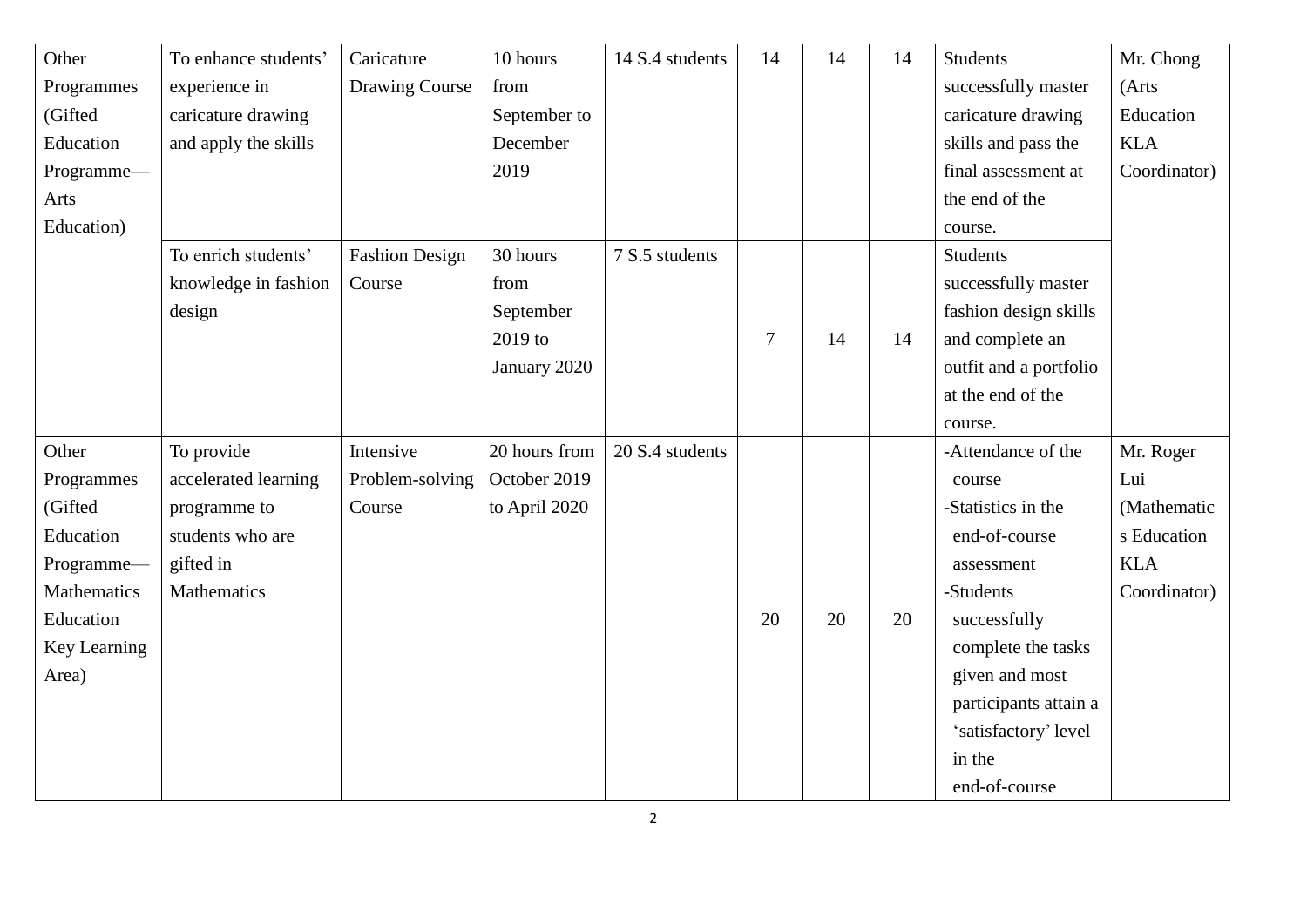|                                                                                                                         |                                                                                                                                                            |                                                       |                                                   |                                                        |    |    |    | assessment.                                                                                                            |                                                                                    |
|-------------------------------------------------------------------------------------------------------------------------|------------------------------------------------------------------------------------------------------------------------------------------------------------|-------------------------------------------------------|---------------------------------------------------|--------------------------------------------------------|----|----|----|------------------------------------------------------------------------------------------------------------------------|------------------------------------------------------------------------------------|
| Other                                                                                                                   | To provide writing                                                                                                                                         | Advanced                                              | 16 hours                                          | 25 S.5 students                                        |    |    |    | Students' feedback                                                                                                     | Ms. Amy So                                                                         |
| Programmes                                                                                                              | classes to enhance                                                                                                                                         | Chinese                                               | from October                                      |                                                        |    |    |    |                                                                                                                        | (Chinese)                                                                          |
| (Gifted                                                                                                                 | students' writing                                                                                                                                          | Language                                              | 2019 to May                                       |                                                        | 25 | 25 | 25 |                                                                                                                        | Language                                                                           |
| Education                                                                                                               | skills                                                                                                                                                     | <b>Writing Course</b>                                 | 2020                                              |                                                        |    |    |    |                                                                                                                        | Education                                                                          |
| Programme-<br>Chinese<br>Language<br>Education<br>Key Learning<br>Area)                                                 | To provide speaking<br>classes to enhance<br>students' speaking<br>skills                                                                                  | Advanced<br>Chinese<br>Language<br>Speaking<br>Course | 28 hours<br>from October<br>2019 to<br>March 2020 | 35 S.6 students                                        | 35 | 35 | 35 |                                                                                                                        | <b>KLA</b><br>Coordinator)                                                         |
| Other<br>Programmes<br>(Gifted<br>Education<br>Programme-<br>Liberal<br><b>Studies</b><br>Cross-curricul<br>ar Subject) | To provide training to<br>enhance students'<br>critical and logical<br>skills                                                                              | Advanced<br>Course focusing<br>on Inquiry Skills      | 8-10 hours<br>from<br>February to<br>April 2020   | 20 S.4 students                                        | 20 | 20 | 20 | Students complete<br>the task(s) given and<br>show significant<br>improvement in<br><b>Liberal Studies</b><br>lessons. | Mrs. Ada Lo<br>(Liberal<br><b>Studies</b><br>Cross-curricu<br>lar Subject<br>Head) |
| Other<br>Programmes<br>(Network<br>Programme<br><b>PSHE</b><br>Ethics &<br>Religious                                    | In view of the small<br>number of students<br>opting for Ethics &<br><b>Religious Studies</b><br>(ERS), this network<br>programme with 5<br>other Catholic | Ethics and<br>Religious<br><b>Studies</b>             | 3 years                                           | $S.4-S.6$<br>students of this<br>cohort of<br>students | 8  | 8  | 8  | -Assessment of<br>students'<br>coursework<br>performance<br>-Students'<br>performance in the<br>2019 HKDSE             | Mr. Joe<br>Cheung<br>(PSHE Key<br>Learning<br>Area<br>Co-ordinator                 |